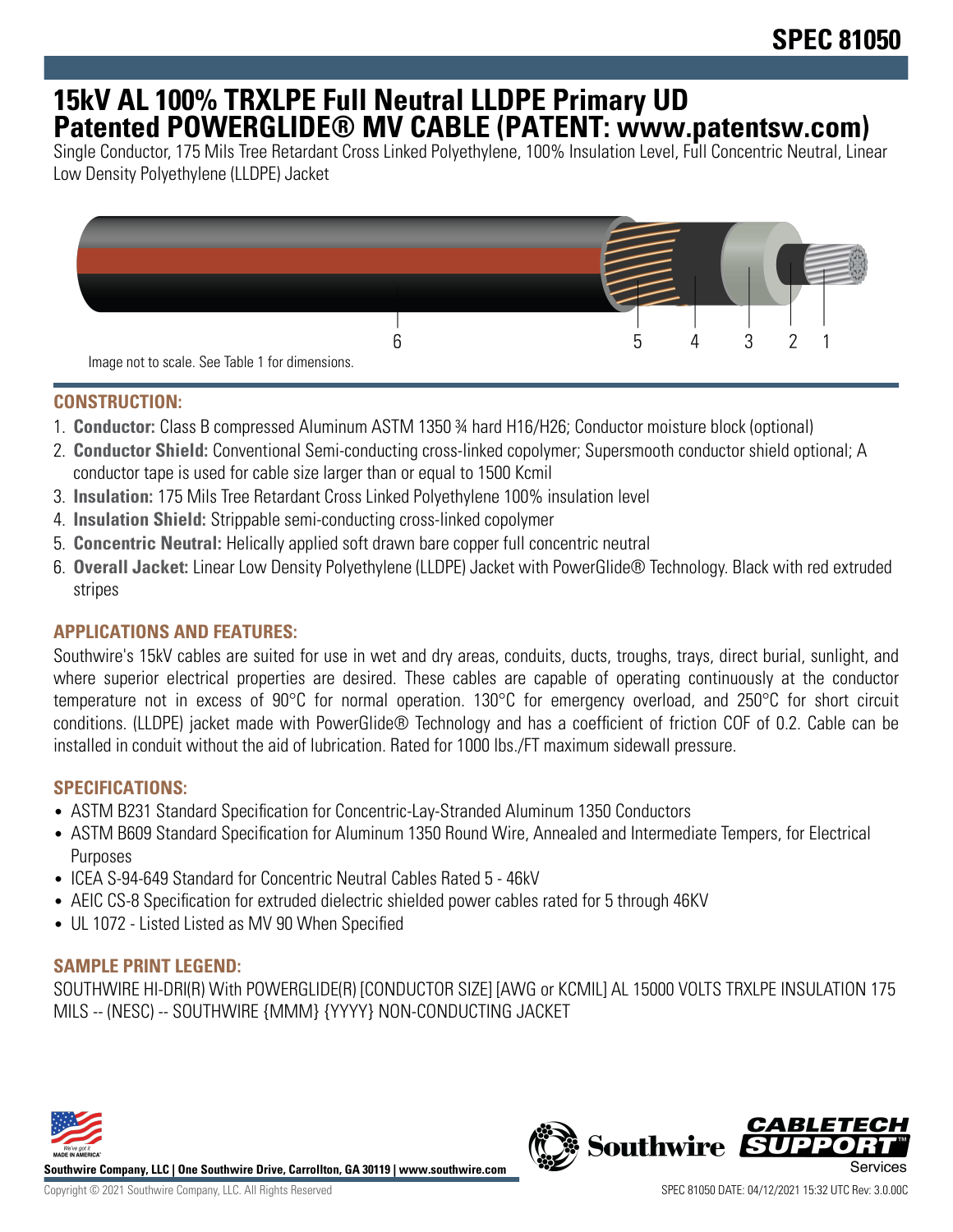## **Table 1 – Weights and Measurements**

| <b>Stock</b><br>Number | Cond.<br><b>Size</b> | <b>Diameter</b><br>Over<br>Conductor | <b>Diameter</b><br>Over<br>Insulation | Insul.<br><b>Thickness</b> | <b>Diameter</b><br>Over<br>Insulation<br>Shield | Concentric<br><b>Neutral</b> | <b>Neutral DC</b><br>Resistance<br>$25^{\circ}$ C | Jacket<br><b>Thickness</b> | Approx.<br><b>OD</b> | Approx.<br>Weight        | Min<br><b>Bending</b><br>Radius | Max Pull<br>Tension* |
|------------------------|----------------------|--------------------------------------|---------------------------------------|----------------------------|-------------------------------------------------|------------------------------|---------------------------------------------------|----------------------------|----------------------|--------------------------|---------------------------------|----------------------|
|                        | AWG/<br>Kcmil        | inch                                 | inch                                  | mil                        | inch                                            | No. x AWG                    | $\Omega$ /1000ft                                  | mil                        | inch                 | $\mathsf{lb}$<br>/1000ft | inch                            | $\mathsf{lb}$        |
| <b>TBA</b>             | 2<br>(1)             | 0.258                                | 0.645                                 | 175                        | 0.725                                           | 10x14                        | 0.263                                             | 50                         | 0.953                | 448                      | 11.4                            | 398                  |
| TBA                    | 2<br>(7)             | 0.283                                | 0.670                                 | 175                        | 0.750                                           | 10x14                        | 0.263                                             | 50                         | 0.978                | 470                      | 11.7                            | 398                  |
| <b>TBA</b>             | (1)                  | 0.289                                | 0.676                                 | 175                        | 0.756                                           | 13x14                        | 0.202                                             | 50                         | 0.984                | 511                      | 11.8                            | 502                  |
| TBA                    | (19)                 | 0.322                                | 0.709                                 | 175                        | 0.789                                           | 13x14                        | 0.202                                             | 50                         | 1.017                | 538                      | 12.2                            | 502                  |
| <b>TBA</b>             | 1/0<br>(1)           | 0.325                                | 0.712                                 | 175                        | 0.792                                           | 16x14                        | 0.164                                             | 50                         | 1.020                | 581                      | 12.2                            | 634                  |
| 628474                 | 1/0<br>(19)          | 0.352                                | 0.739                                 | 175                        | 0.819                                           | 16x14                        | 0.164                                             | 50                         | 1.047                | 603                      | 12.6                            | 634                  |
| <b>TBA</b>             | 2/0<br>(19)          | 0.395                                | 0.782                                 | 175                        | 0.862                                           | 13x12                        | 0.128                                             | 50                         | 1.122                | 726                      | 13.5                            | 799                  |
| TBA                    | 3/0<br>(19)          | 0.443                                | 0.830                                 | 175                        | 0.910                                           | 16x12                        | 0.104                                             | 50                         | 1.170                | 838                      | 14.0                            | 1007                 |
| <b>TBA</b>             | 4/0<br>(19)          | 0.498                                | 0.885                                 | 175                        | 0.965                                           | 13x10                        | 0.080                                             | 50                         | 1.269                | 1025                     | 15.2                            | 1270                 |
| TBA                    | 250<br>(37)          | 0.558                                | 0.954                                 | 175                        | 1.034                                           | 16x10                        | 0.065                                             | 50                         | 1.338                | 1196                     | 16.1                            | 1500                 |
| <b>TBA</b>             | 350<br>(37)          | 0.661                                | 1.057                                 | 175                        | 1.157                                           | 16x9                         | 0.052                                             | 50                         | 1.486                | 1517                     | 17.8                            | 2100                 |

All dimensions are nominal and subject to normal manufacturing tolerances

◊ Cable marked with this symbol is a standard stock item

\* Pulling tension based on pulling eye directly connected to conductor





Copyright © 2021 Southwire Company, LLC. All Rights Reserved SPEC 81050 DATE: 04/12/2021 15:32 UTC Rev: 3.0.00C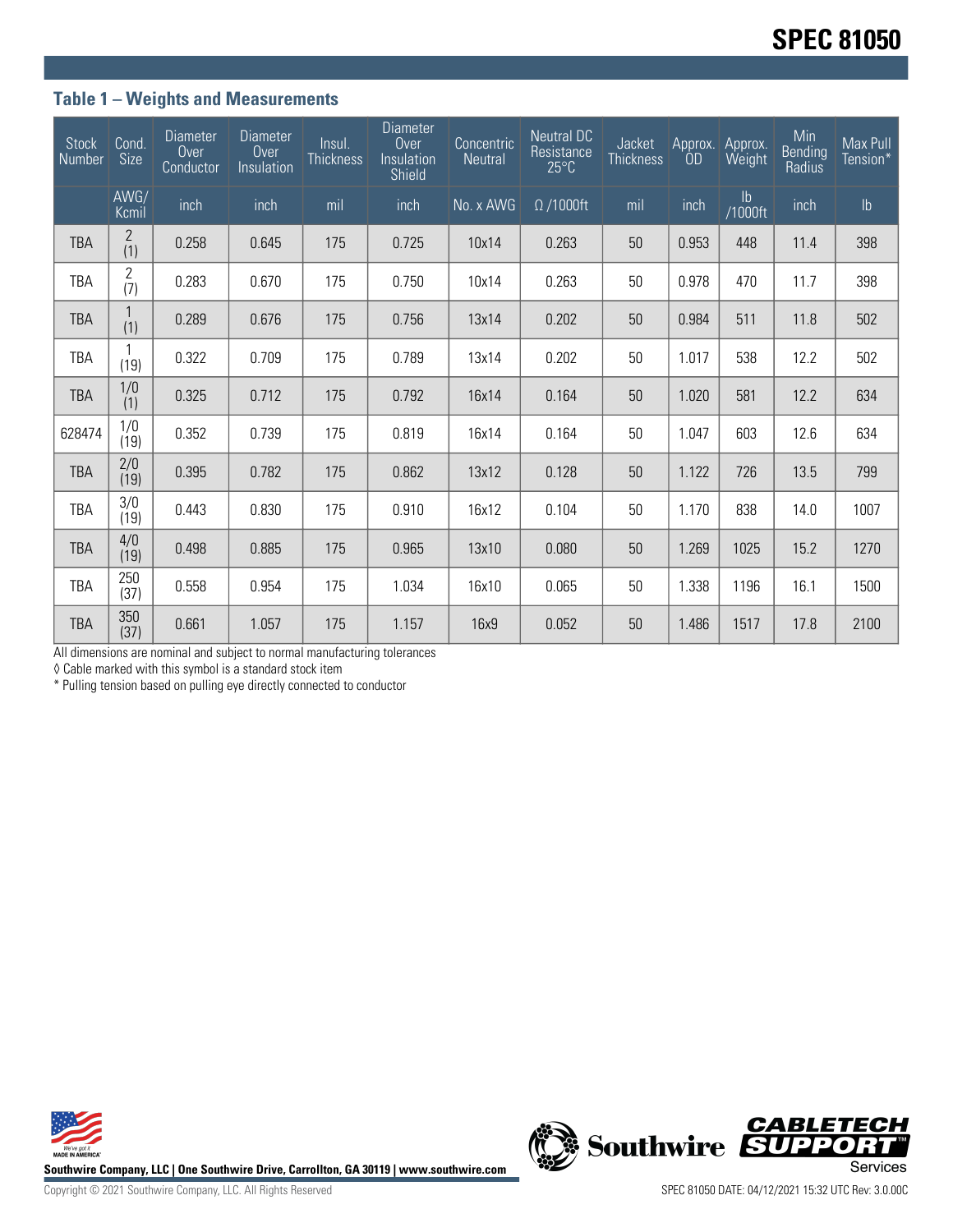## **Table 2 – Electrical and Engineering Data**

| Cond.<br>Size         | <b>DC</b><br>Resistance<br>@ 25°C | AC<br>Resistance<br>@ 90°C | Capacitive<br>Reactance @<br>60Hz | Inductive<br>Reactance<br>@ 60Hz | Current | <b>Charging Dielectric</b><br>Loss | Zero<br>Sequence<br>Impedance* | Positive<br>Sequence<br>Impedance* | Short<br>Circuit<br>Current <sup>@</sup><br>30 Cycle | Allowable<br>Ampacity in<br>Duct 90°C1 | <b>Allowable</b><br>Ampacity<br><b>Directly</b><br>Buried 90°C‡ |
|-----------------------|-----------------------------------|----------------------------|-----------------------------------|----------------------------------|---------|------------------------------------|--------------------------------|------------------------------------|------------------------------------------------------|----------------------------------------|-----------------------------------------------------------------|
| AWG/<br>Kcmil         | $\Omega/1000$ ft                  | $\Omega/1000$ ft           | MΩ*1000ft                         | $\Omega/1000$ ft                 |         | A/1000ft W/1000ft                  | $\Omega/1000$ ft               | $\Omega/1000$ ft                   | Amp                                                  | Amp                                    | Amp                                                             |
| $\mathbf{2}$<br>(1)   | 0.266                             | 0.334                      | 0.053                             | 0.049                            | 0.163   | 0.423                              | $0.569 + j0.122$               | $0.336 + j0.048$                   | 3660.2                                               | 120                                    | 150                                                             |
| $\overline{2}$<br>(7) | 0.266                             | 0.334                      | 0.050                             | 0.047                            | 0.172   | 0.447                              | $0.569 + j0.121$               | $0.336 + j0.047$                   | 3660.2                                               | 120                                    | 150                                                             |
| (1)                   | 0.211                             | 0.265                      | 0.050                             | 0.047                            | 0.174   | 0.453                              | $0.457 + 0.088$                | $0.267 + j0.047$                   | 4758.3                                               | 140                                    | 175                                                             |
| (19)                  | 0.211                             | 0.265                      | 0.046                             | 0.046                            | 0.187   | 0.486                              | $0.456 + j0.087$               | $0.267 + j0.045$                   | 4758.3                                               | 140                                    | 175                                                             |
| 1/0<br>(1)            | 0.168                             | 0.211                      | 0.046                             | 0.046                            | 0.188   | 0.489                              | $0.372 + j0.069$               | $0.214 + j0.045$                   | 5856.3                                               | 155                                    | 195                                                             |
| 1/0<br>(19)           | 0.168                             | 0.211                      | 0.044                             | 0.044                            | 0.198   | 0.515                              | $0.372 + j0.068$               | $0.214 + j0.044$                   | 5856.3                                               | 155                                    | 195                                                             |
| 2/0<br>(19)           | 0.133                             | 0.167                      | 0.040                             | 0.044                            | 0.214   | 0.557                              | $0.296 + j0.054$               | $0.170 + j0.043$                   | 7560.0                                               | 180                                    | 225                                                             |
| 3/0<br>(19)           | 0.105                             | 0.132                      | 0.037                             | 0.042                            | 0.232   | 0.604                              | $0.238 + j0.044$               | $0.136 + j0.041$                   | 9304.6                                               | 205                                    | 250                                                             |
| 4/0<br>(19)           | 0.0836                            | 0.105                      | 0.034                             | 0.042                            | 0.253   | 0.657                              | $0.186 + j0.038$               | $0.110 + j0.040$                   | 12017.3                                              | 235                                    | 285                                                             |
| 250<br>(37)           | 0.0707                            | 0.089                      | 0.031                             | 0.040                            | 0.278   | 0.723                              | $0.156 + j0.032$               | $0.095 + j0.038$                   | 14790.5                                              |                                        |                                                                 |
| 350<br>(37)           | 0.0505                            | 0.064                      | 0.027                             | 0.039                            | 0.316   | 0.822                              | $0.117 + 0.029$                | $0.071 + j0.035$                   | 18652.0                                              | 305                                    | 370                                                             |

\* Calculations are based on three cables triplexed / concentric shield / Conductor temperature of 90°C / Shield temperature of 45°C / Earth resistivity of 100 ohmsmeter

† Ampacities are based on Figure 7 of ICEA T-117-734 (Single circuit trefoil, 100% load factor, 90°C conductor temperature, earth RHO 90, 36" burial depth)

‡ Ampacities are based on Figure 1 of ICEA T-117-734 (Single circuit trefoil, 100% load factor, 90°C conductor temperature, earth RHO 90, 36" burial depth)



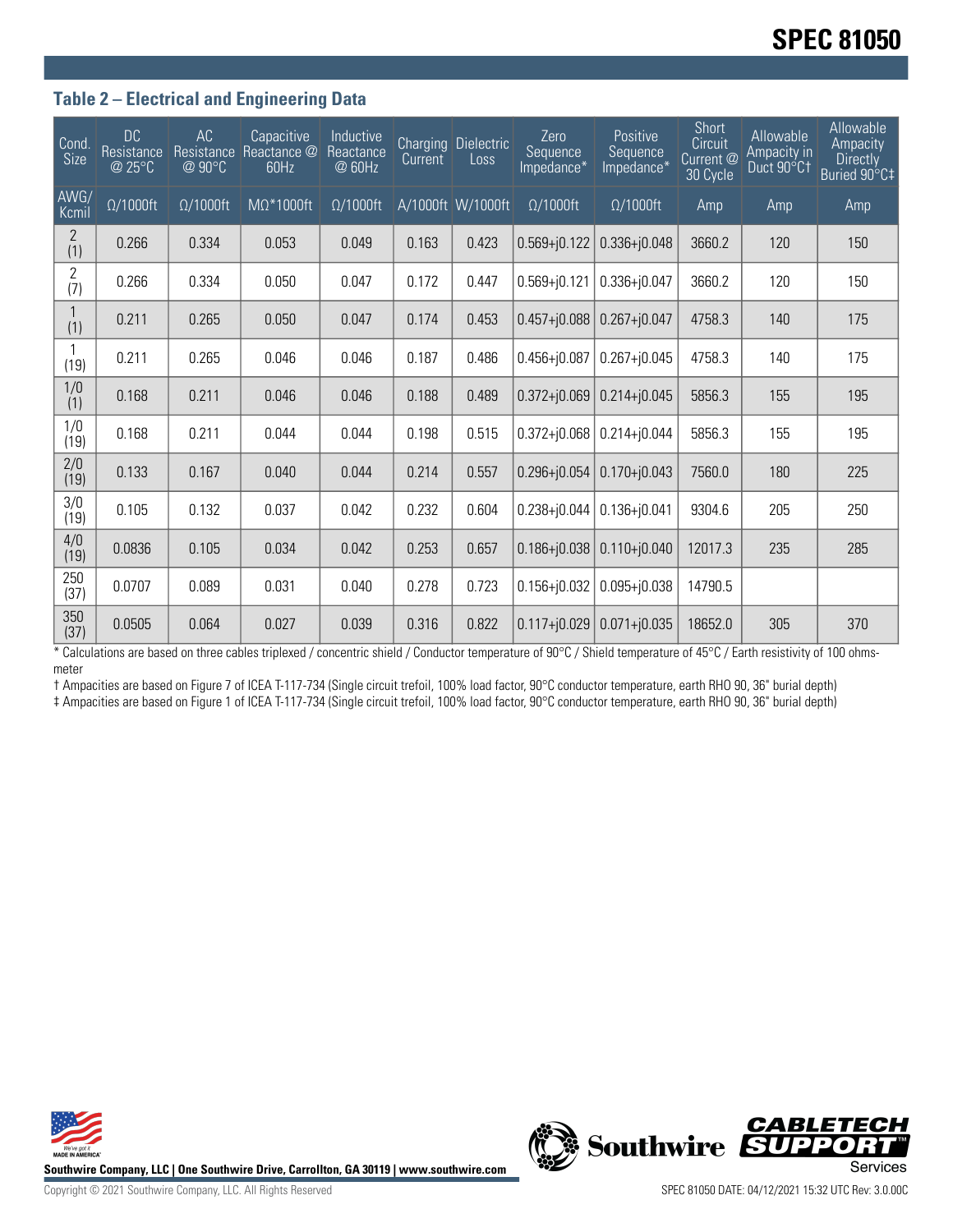# **Table 3 – Weights and Measurements (Metric)**

| <b>Stock</b><br>Number | Cond.<br>Size         | <b>Diameter</b><br>Over<br>Conductor | <b>Diameter</b><br>Over<br>Insulation | Insul.<br><b>Thickness</b> | <b>Diameter</b><br>Over<br>Insulation<br>Shield | Concentric<br><b>Neutral</b> | <b>Neutral DC</b><br>Resistance<br>$25^{\circ}$ C | Jacket<br><b>Thickness</b> | Approx.<br><b>OD</b> | Approx.<br>Weight | Min<br>Bending<br>Radius | Max Pull<br>Tension* |
|------------------------|-----------------------|--------------------------------------|---------------------------------------|----------------------------|-------------------------------------------------|------------------------------|---------------------------------------------------|----------------------------|----------------------|-------------------|--------------------------|----------------------|
|                        | AWG/<br>Kcmil         | mm                                   | mm                                    | mm                         | mm                                              | No. x AWG                    | $\Omega$ /km                                      | mm                         | mm                   | kg/km             | mm                       | newton               |
| <b>TBA</b>             | 2<br>(1)              | 6.55                                 | 16.38                                 | 4.44                       | 18.42                                           | 10x14                        | 0.86                                              | 1.27                       | 24.21                | 667               | 289.56                   | 1771                 |
| <b>TBA</b>             | $\overline{2}$<br>(7) | 7.19                                 | 17.02                                 | 4.44                       | 19.05                                           | 10x14                        | 0.86                                              | 1.27                       | 24.84                | 699               | 297.18                   | 1771                 |
| <b>TBA</b>             | (1)                   | 7.34                                 | 17.17                                 | 4.44                       | 19.20                                           | 13x14                        | 0.66                                              | 1.27                       | 24.99                | 760               | 299.72                   | 2234                 |
| TBA                    | (19)                  | 8.18                                 | 18.01                                 | 4.44                       | 20.04                                           | 13x14                        | 0.66                                              | 1.27                       | 25.83                | 801               | 309.88                   | 2234                 |
| <b>TBA</b>             | 1/0<br>(1)            | 8.25                                 | 18.08                                 | 4.44                       | 20.12                                           | 16x14                        | 0.54                                              | 1.27                       | 25.91                | 865               | 309.88                   | 2821                 |
| 628474                 | 1/0<br>(19)           | 8.94                                 | 18.77                                 | 4.44                       | 20.80                                           | 16x14                        | 0.54                                              | 1.27                       | 26.59                | 897               | 320.04                   | 2821                 |
| <b>TBA</b>             | 2/0<br>(19)           | 10.03                                | 19.86                                 | 4.44                       | 21.89                                           | 13x12                        | 0.42                                              | 1.27                       | 28.50                | 1080              | 342.90                   | 3556                 |
| <b>TBA</b>             | 3/0<br>(19)           | 11.25                                | 21.08                                 | 4.44                       | 23.11                                           | 16x12                        | 0.34                                              | 1.27                       | 29.72                | 1247              | 355.60                   | 4481                 |
| <b>TBA</b>             | 4/0<br>(19)           | 12.65                                | 22.48                                 | 4.44                       | 24.51                                           | 13x10                        | 0.26                                              | 1.27                       | 32.23                | 1525              | 386.08                   | 5652                 |
| <b>TBA</b>             | 250<br>(37)           | 14.17                                | 24.23                                 | 4.44                       | 26.26                                           | 16x10                        | 0.21                                              | 1.27                       | 33.99                | 1780              | 408.94                   | 6675                 |
| <b>TBA</b>             | 350<br>(37)           | 16.79                                | 26.85                                 | 4.44                       | 29.39                                           | 16x9                         | 0.17                                              | 1.27                       | 37.74                | 2258              | 452.12                   | 9345                 |

All dimensions are nominal and subject to normal manufacturing tolerances

◊ Cable marked with this symbol is a standard stock item

\* Pulling tension based on pulling eye directly connected to conductor